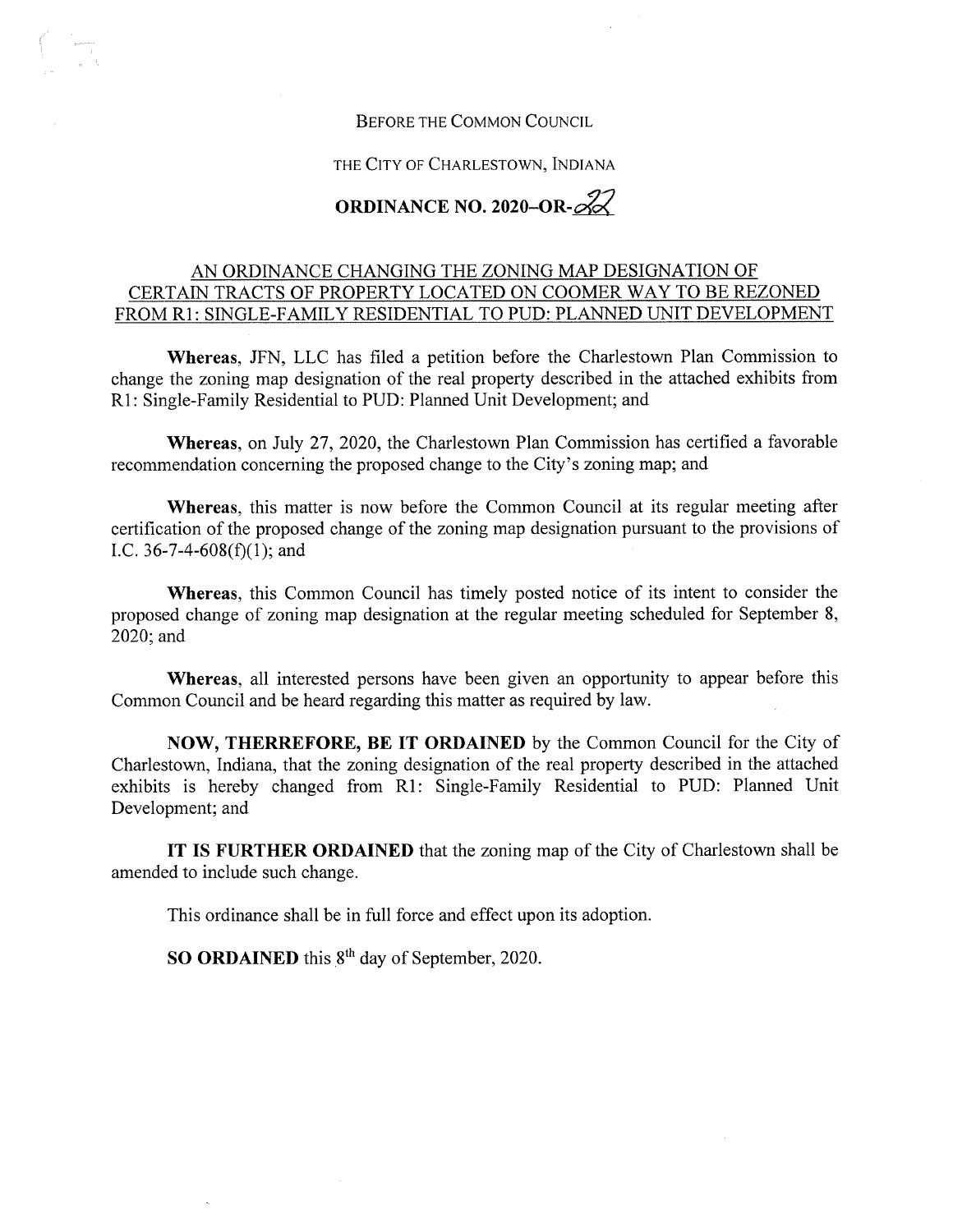Brian Hester

 $\mathcal{A}=\mathcal{A}$ 

 $\tilde{\xi}$  .

 $b_{\rm Bo}$ Bertram

Ruthie Jackson

B. J. Steele  $J.F.$  Cox  $C$ 

**This Ordinance was Approved upon this date;**

| In Favor      | Opposed | Abstained |
|---------------|---------|-----------|
|               |         |           |
| In Favor      | Opposed | Abstained |
|               |         |           |
| In Favor      | Opposed | Abstained |
|               |         |           |
| In Favor      | Opposed | Abstained |
| .<br>Carolina |         |           |
| In Favor      | Opposed | Abstained |
|               |         |           |

 $\mathcal C$ 

ks .

Treva Hodges, Mayor

**ATTEST:**

<u> 120</u>

Date

Donna Coomer